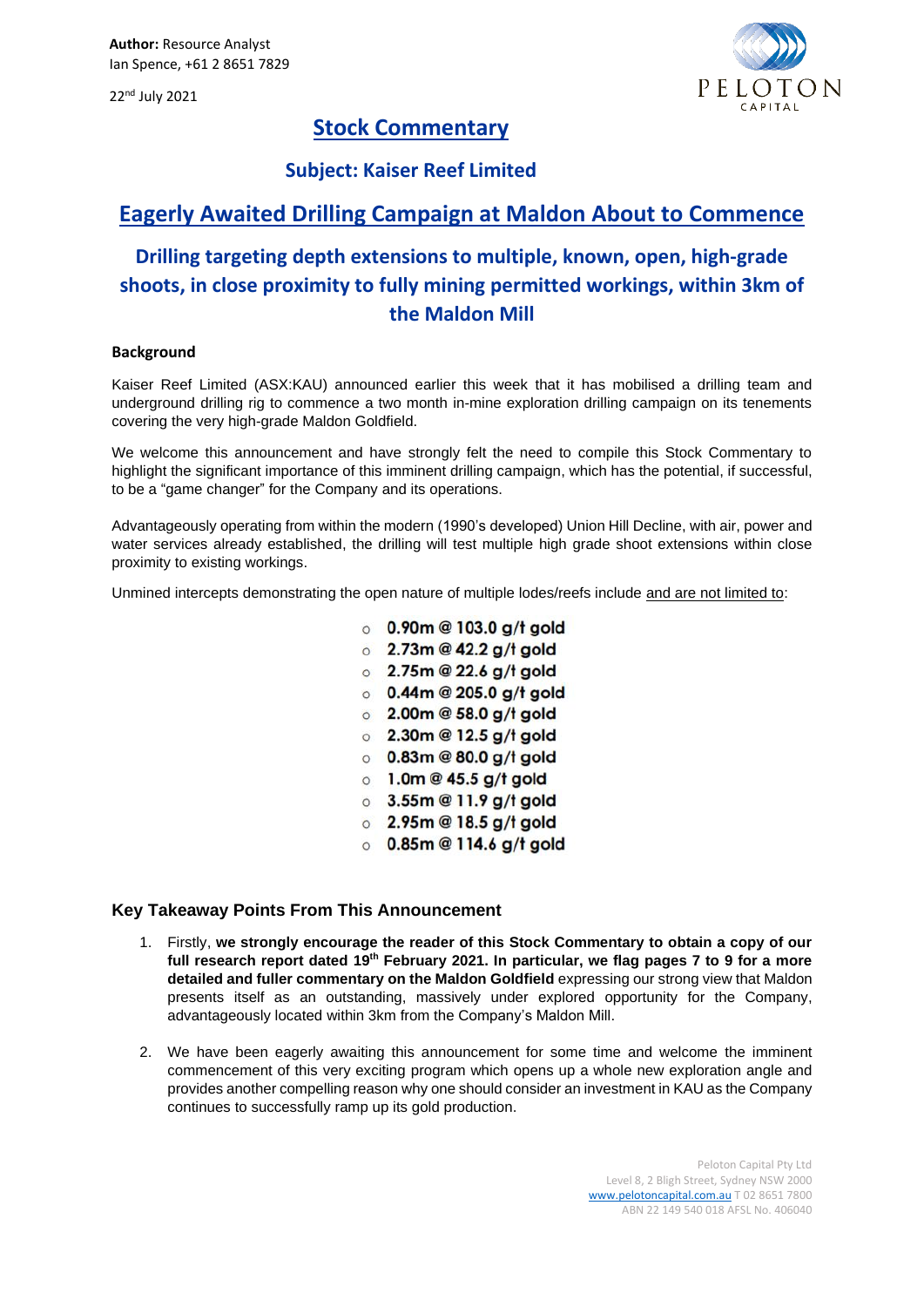- 3. Astonishingly, despite Maldon having historically produced in excess of 1.75Moz at nearly 1 ounce of gold per tonne (28gpt) from a series of still open plunging shoots demonstrated by multiple unmined high-grade intercepts, the field has not seen any significant production since the mid 1800's with only a small, notable, +55koz, pulse of production activity in the 1980-90's occurring. Putting that production into perspective in terms or grade, nearby Kirkland Lake's Fosterville mine reported head grade of similar tenure i.e. circa 1oz per tonne for its 2020 production. Exploration over the Maldon field has fared little better, with multiple high grade and what we would consider very high grade intercepts never followed up historically by previous owners.
- 4. We note whilst localised geology somewhat differs in both fields, both Maldon and Fosterville occur geologically in the Bendigo Zone (Domain) adjacent to similar structurally important faults extending to the basement. Below is a diagram sourced from the publicly published 2018 Kirkland Lake NI 43- 101 Independent geologists report which highlights the similar regional geological settings of Maldon (Marked as "**M**") and Fosterville (Marked as "**F**") from within the Bendigo Zone.



5. Below are two long sections of KAU's 100% owned Maldon Goldfield, the first highlighting pierce points of significant high grade intercepts and the second highlighting the known open plunging lodes with recognised targets. In comparison below those, is a long section of the Fosterville mine sourced from the 2018 publicly published Kirkland Lake NI 43-101 Independent geologists report, which shows remarkably similar looking north-south plunging reef structures plunging in the same direction.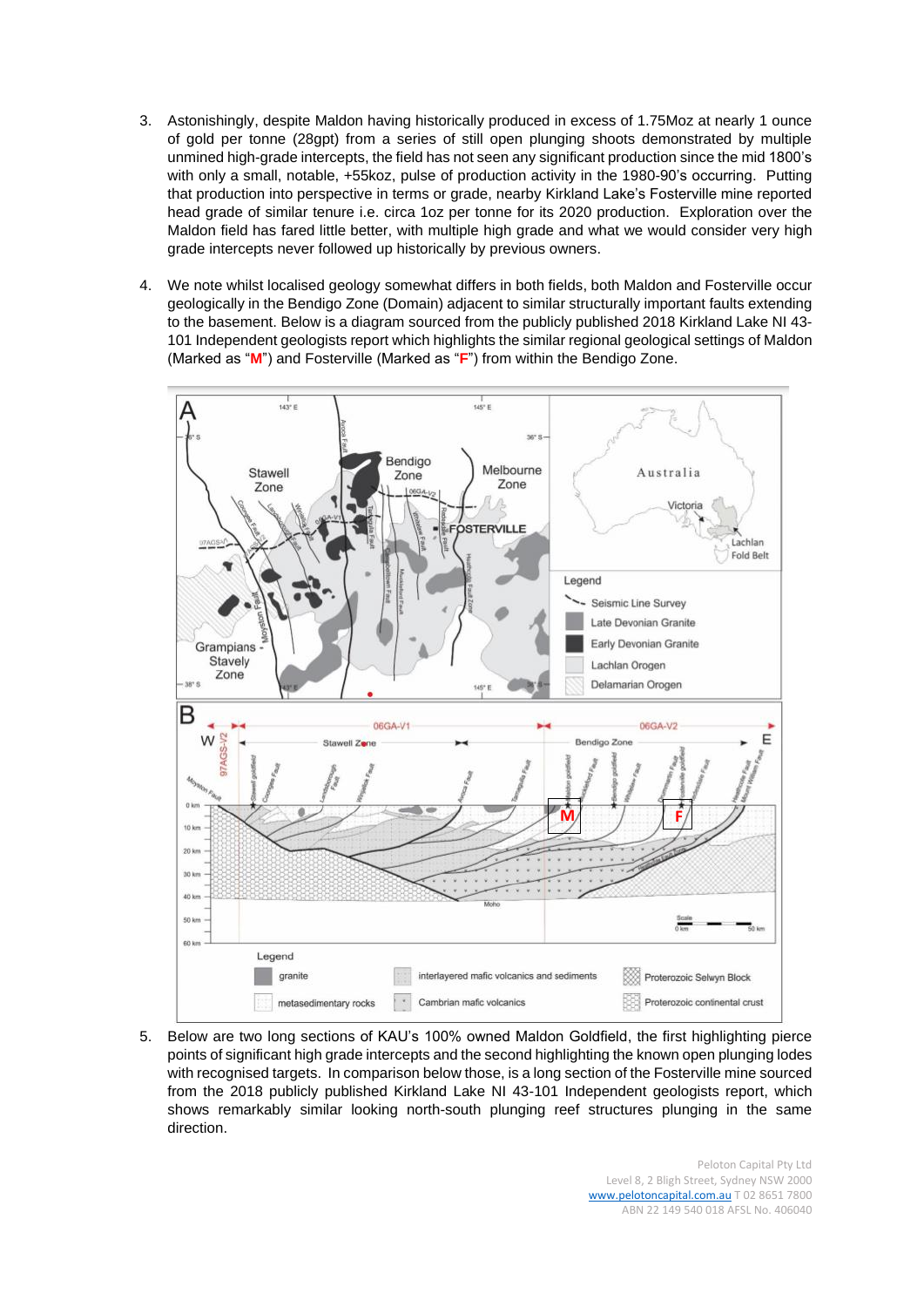

Peloton Capital Pty Ltd Level 8, 2 Bligh Street, Sydney NSW 2000 [www.pelotoncapital.com.au](http://www.pelotoncapital.com.au/) T 02 8651 7800 ABN 22 149 540 018 AFSL No. 406040